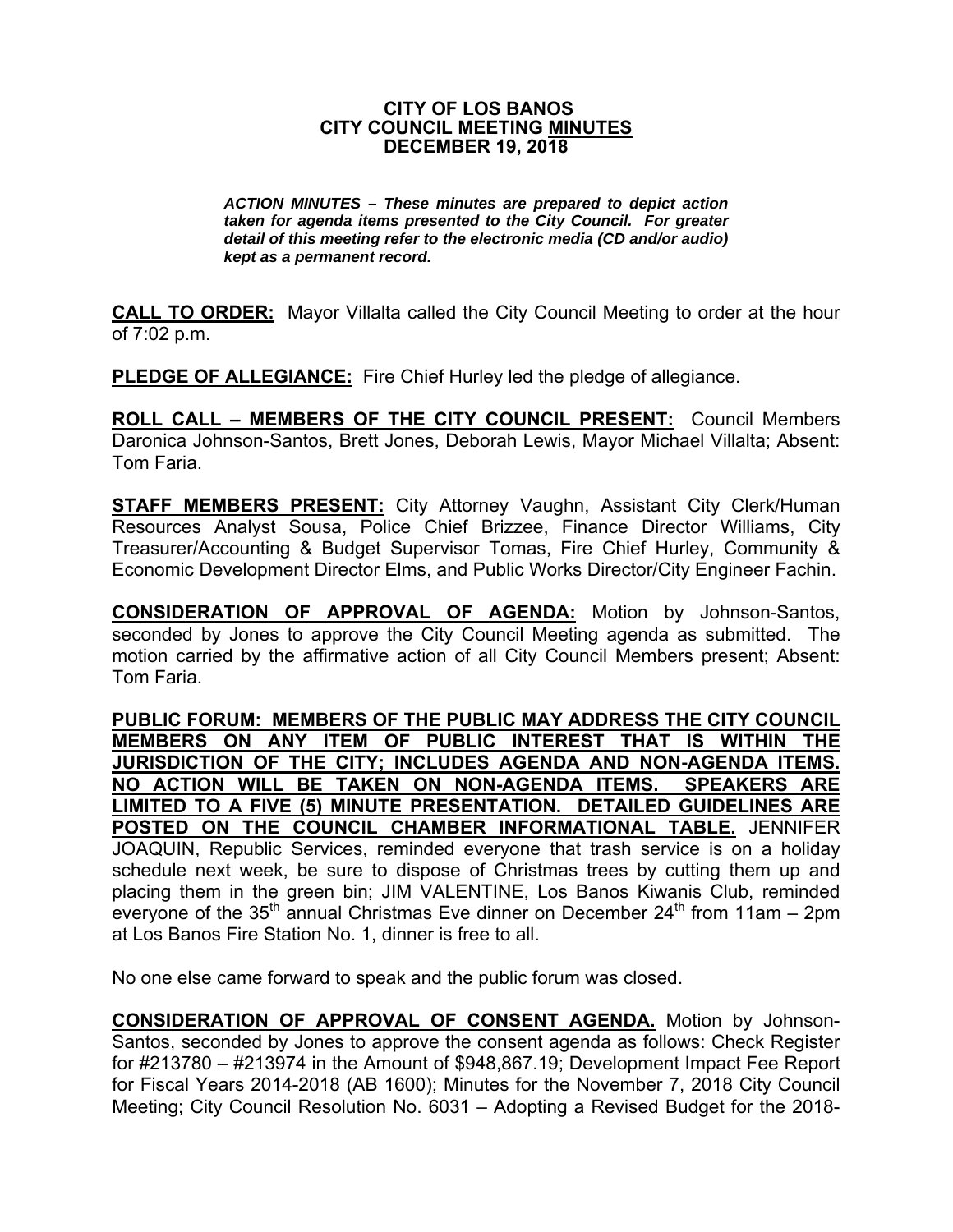2019 Fiscal Year as it Pertains to Increasing Expenditures in the General Fund – Fire Department Building & Structures Account in the Amount of \$12,000; City Council Resolution No. 6032 – Approving and Adopting Final Tract Map No. 2016-01 East Center Phase 1 and Accompanying Subdivision Improvement Agreement. The motion carried by the affirmative action of all City Council Members present; Absent: Faria.

**PUBLIC HEARING – TO RECEIVE PUBLIC COMMENT AND CONSIDERATION OF GENERAL PLAN AMENDMENT 2018-01, ZONE CHANGE #2018-01, AND NEGATIVE DECLARATION (SCH #2018101013) FOR THE DEVELOPMENT OF A NEW POLICE DEPARTMENT FACILITY LOCATED AT 1111 G STREET; MORE SPECIFICALLY IDENTIFIED AS ASSESSOR'S PARCEL NUMBERS: 026-161-003 AND PORTION OF 026-161-008.** Community & Economic Development Director Elms presented the staff report.

Mayor Villalta opened the public hearing. No one came forward to speak and Mayor Villalta closed the public hearing.

 Motion by Johnson-Santos, seconded by Lewis to approve City Council Resolution No. 6030 – Approving General Plan Amendment #2018-01 for the Los Banos Police Station Facility to Re-designate Properties from Mixed Use to Civic/Institutional Located at 1111 G Street, More Specifically Identified as Assessor's Parcel Numbers: 026-161-003 and Portion of 026-161-008 and Finding That the Acquisition of the Property is Consistent with the City's General Plan. The motion carried by the affirmative action of all City Council Members present; Absent: Faria.

Motion by Johnson-Santos, seconded by Lewis to waive the second reading of Ordinance No. 1167 – Amending the Official Zoning Map by Rezoning Property for the Los Banos Police Station Facility from Rail Corridor (R-C) to Public Facility (P-F) on Approximately 3.6 Acres Located at 1111 G Street, More Specifically Identified as Assessor's Parcel Numbers: 026-161-003 and Portion of 026-161-008. The motion carried by the affirmative action of all City Council Members present. AYES: Johnson-Santos, Jones, Lewis, Villalta; NOES: None; ABSENT: Faria.

Motion by Johnson-Santos, seconded by Lewis to adopt Ordinance No. 1167 – Amending the Official Zoning Map by Rezoning Property for the Los Banos Police Station Facility from Rail Corridor (R-C) to Public Facility (P-F) on Approximately 3.6 Acres Located at 1111 G Street, More Specifically Identified as Assessor's Parcel Numbers: 026-161-003 and Portion of 026-161-008. The motion carried by the affirmative action of all City Council Members present. AYES: Johnson-Santos, Jones, Lewis, Villalta; NOES: None; ABSENT: Faria.

# **CONSIDERATION OF ADOPTION OF CITY COUNCIL RESOLUTION NO. 6033 – ESTABLISHING THE MEASURE "H" CITIZENS' OVERSIGHT COMMITTEE AND ADOPTING OPERATIONAL BYLAWS.** City Attorney Vaughn presented the report.

Motion by Johnson-Santos, seconded by Jones to approve City Council Resolution No. 6033 – Establishing the Measure "H" Citizens' Oversight Committee and Adopting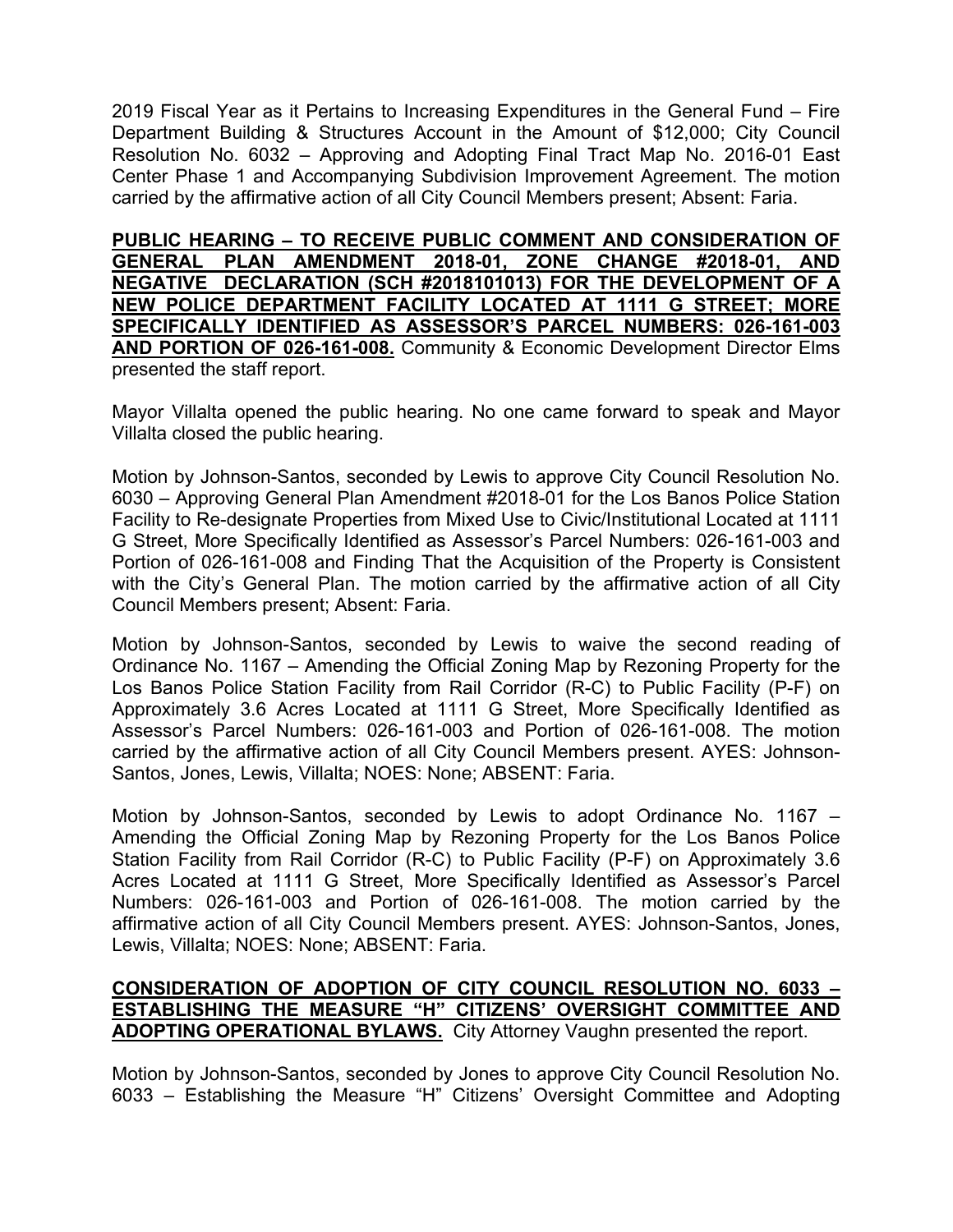Operational Bylaws. The motion carried by the affirmative action of all City Council Members present; Absent: Faria.

**ANNOUNCEMENT TO ADVERTISE FOR MEASURE H CITIZENS' OVERSIGHT COMMITTEE MEMBERS – FIVE (5) VACANCIES.** Mayor Villalta announced the advertisement of the committee vacancies.

## **APPOINTMENT OF COUNCIL MEMBER(S) TO SERVE WITH THE MAYOR ON THE SELECTION COMMITTEE FOR THE FOLLOWING:**

Motion by Villalta, seconded by Lewis, to appoint Council Member Jones to serve on the selection committee with Mayor Villalta for the Airport Advisory Commission. The motion carried by the affirmative action of all City Council Members present; Absent: Faria.

Motion by Villalta, seconded by Johnson-Santos, to appoint Council Member Johnson-Santos to serve on the selection committee with Mayor Villalta for the Economic Development Advisory Committee. The motion carried by the affirmative action of all City Council Members present; Absent: Faria.

Motion by Villalta, seconded by Jones, to appoint Council Member Lewis to serve on the selection committee with Mayor Villalta for the Parks & Recreation Commission. The motion carried by the affirmative action of all City Council Members present; Absent: Faria.

Motion by Villalta, seconded by Johnson-Santos, to appoint Council Member Faria to serve on the selection committee with Mayor Villalta for the Planning Commission; The motion carried by the affirmative action of all City Council Members present; Absent: Faria.

Motion by Villalta, seconded by Johnson-Santos, to appoint Council Member Jones to serve on the selection committee with Mayor Villalta for the Tree Commission; The motion carried by the affirmative action of all City Council Members present; Absent: Faria.

Motion by Villalta, seconded by Jones, to appoint Brett Jones to serve on the selection committee with Mayor Villalta for Measure H Citizens' Oversight Committee. The motion carried by the affirmative action of all City Council Members present; Absent: Faria.

**DISCUSSION REGARDING COMMISSIONS AND BOARDS BY-DISTRICT REPRESENTATION.** Community & Economic Development Director Elms presented the staff report.

Council Member Johnson-Santos inquired as to what would occur if there was no applicant within a district. Community & Economic Development Director Elms stated the City would re-advertise the vacancy to try and get applicants from the unrepresented district. Council Member Johnson-Santos stated would like to see the Planning Commission set up as a district commission.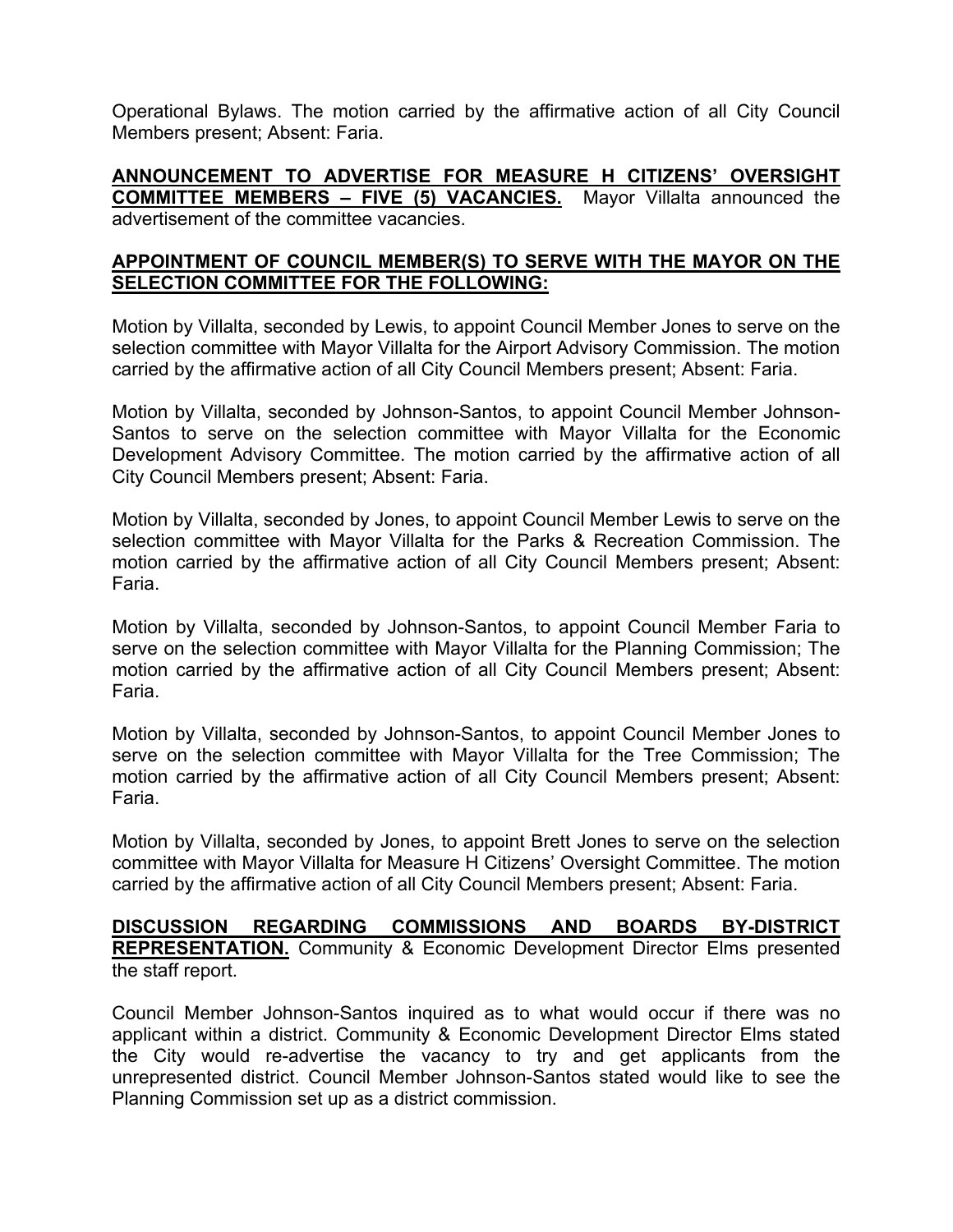Mayor Villalta stated that if there were no applicants in a district and the City had to readvertise, maybe the vacancy could be advertised at large to allow for a full commission.

Council Member Lewis stated she would like to start off with the Planning Commission appointed in districts and as we evaluate how this works with the Planning Commission we may want to bring that on for other commissions, believes we will be able to find a good pool of applicants, it is our responsibility as Council Members to find representatives in our districts and encourage them to apply, how she was fortunate to serve on the Planning Commission and it gave her much knowledge, we have many people with good ideas and we need to go find them to help us on our Planning Commission, wants to make sure we have diversity and are being equal to everyone, hopes we make a consorted effort as we advertise to impress upon the application that we are in districts and make sure that people have the opportunity to apply if they live in a particular district.

Council Member Jones stated he recommends not to change the ordinance to districts, wants to pick the best applicants and not be limited to just picking someone because they are in a certain district, doesn't believe it would make a big difference on the commission.

Mayor Villalta stated he feels we should beat the bushes to find people to apply the first time, doesn't want to have to wait for another round of advertising for the districts, wants to see a second round of at large advertising if there are not enough applicants to fill the vacancies the first time.

Council Member Jones inquired as to what the process would be if someone were to move out of their district. Community & Economic Development Director Elms stated that similar to how the Council is appointed and serves in a district, the same rules would apply meaning if a commission member moved out of the district we would need to re-advertise and fill the vacancy.

Mayor Villalta stated he would like to see the applicant finish out their term if they move out of the district, we didn't kick anyone off of the City Council when we went to districting.

Council Member Lewis stated she feels there should be some sense of eligibility and responsibility that if someone moves out of their represented district they would resign their position as they are no longer representing the members of that district.

Johnson-Santos stated she agrees with Mayor Villalta in that commissioners moving out of their district should be allowed to finish out their term.

No action required, direction to staff only.